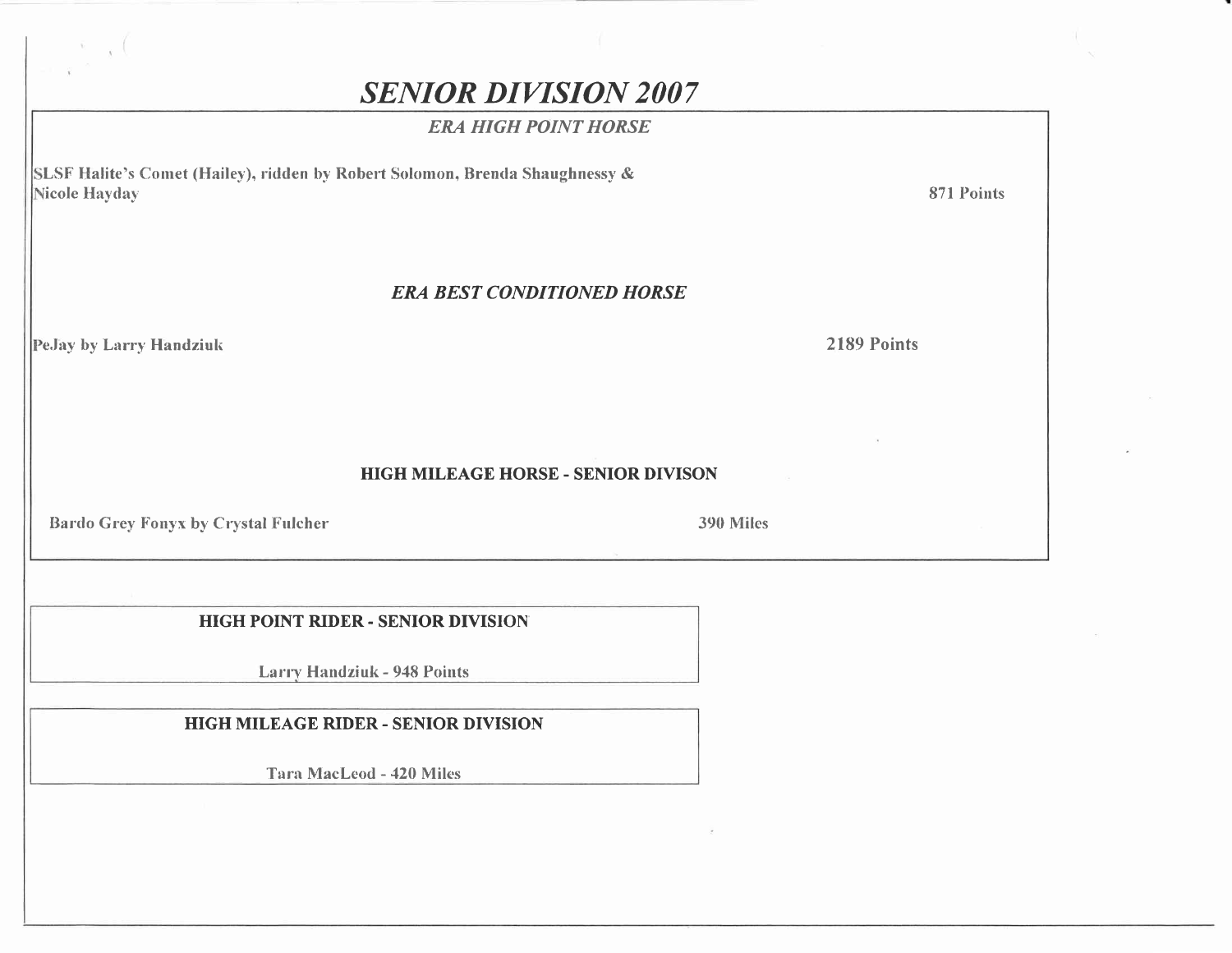# **JUNIOR DIVISION 2007**

#### **ERA HIGH POINT HORSE**

Driftwoods Bellanca, ridden by Makayla MacLeod

**ERA BEST CONDITIONED HORSE** 

<u> 1980 - Jan Alexandria (h. 1980).</u>

Driftwoods Belllanca by Maykayla MacLeod

**HIGH POINT RIDER - JUNIOR DIVISION** 

Makayla MacLeod

**HIGH MILEAGE RIDER - JUNIOR DIVISION** 

Makayla MacLeod

1444 Points

ý.

981 Points

465 Miles

981 Points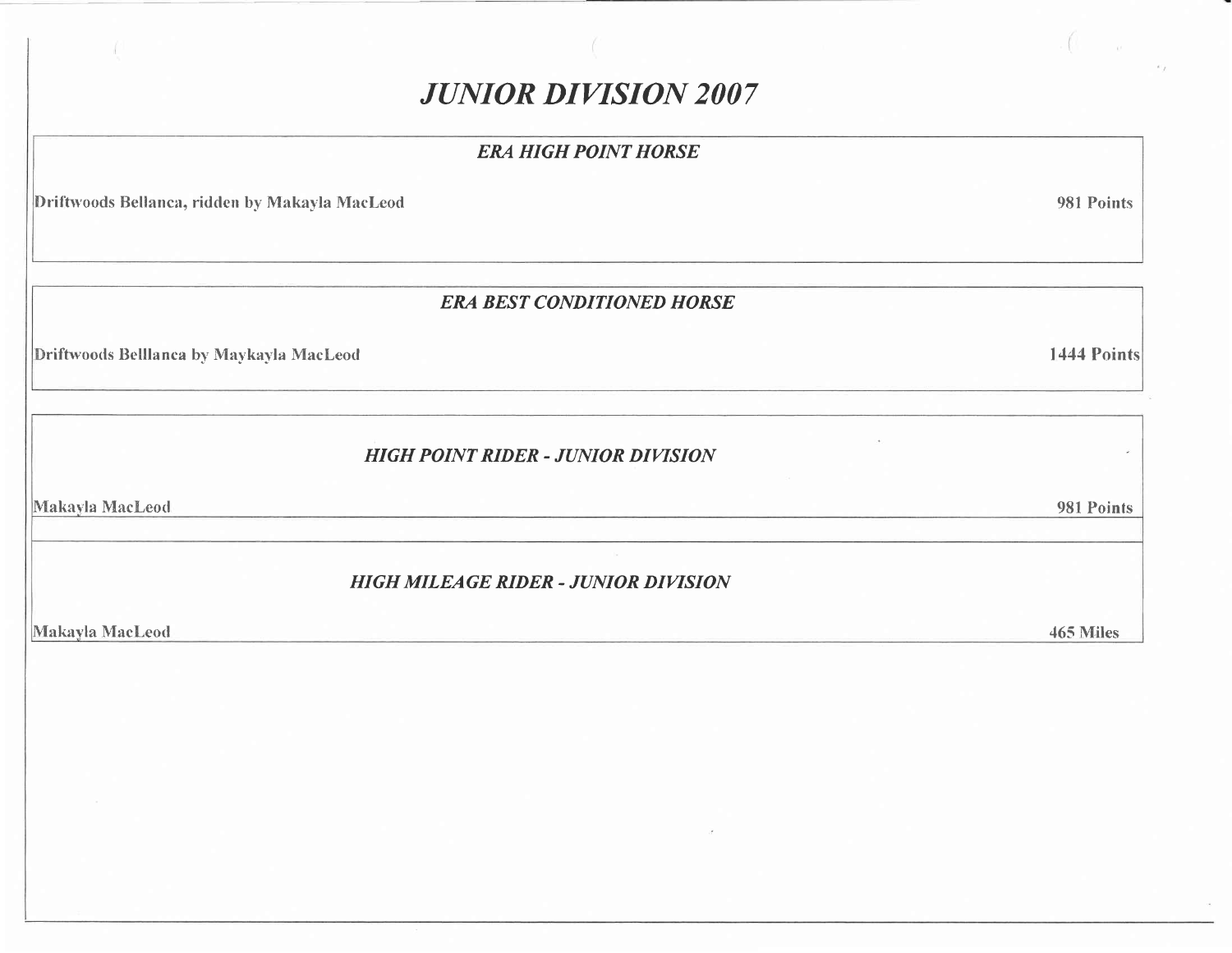## ERA YEAR END HORSE MILEAUE AWARDS **For 2007**

|                    | 250 Miles (Plaque)       |                   |                       | 500 Miles (Sticker) |                   |                                                         |
|--------------------|--------------------------|-------------------|-----------------------|---------------------|-------------------|---------------------------------------------------------|
|                    | Equine Name              | <b>Owner Name</b> | <b>Rider Name</b>     | <b>Equine Name</b>  | <b>Owner Name</b> | <b>Rider Name</b>                                       |
| <b>BCM</b> Aramis  |                          | Aura Pombert      | Aura Pombert          | Driftwoods Bellanca | Tara MacLeod      | Makayla MacLeod                                         |
|                    | <b>Equine Name</b>       | <b>Owner Name</b> | <b>Rider Name</b>     | <b>Equine Name</b>  | <b>Owner Name</b> | <b>Rider Name</b>                                       |
|                    | <b>Black Gold Strike</b> | Colleen Soucey    | Colleen Soucey        | Driftwoods Zorro    | Tara MacLeod      | Tara MacLeod                                            |
|                    | <b>Equine Name</b>       | <b>Owner Name</b> | <b>Rider Name</b>     | Equine Name         | <b>Owner Name</b> | Rider Name                                              |
|                    | Canadian Brook           | Elaine Delbeke    | Wayne Delbeke         | Majik Marquis       | Dianne Jackson    | Dianne Jackson                                          |
|                    | <b>Equine Name</b>       | <b>Owner Name</b> | <b>Rider Name</b>     |                     |                   |                                                         |
|                    | Cherokee Spirit          | <b>Broin Zutz</b> | Makayla, Ariel & Tara |                     |                   |                                                         |
|                    | <b>Equine Name</b>       | <b>Owner Name</b> | <b>Rider Name</b>     |                     |                   |                                                         |
| DSF Susie Q        |                          | Carol Wadey       | Rae-Anne Wadey        |                     |                   |                                                         |
|                    | <b>Equine Name</b>       | Owner Name        | <b>Rider Name</b>     |                     |                   |                                                         |
| lnky               |                          | Mavis Holroyd     | Mavis Holroyd         |                     |                   |                                                         |
|                    | Equine Name              | Owner Name        | <b>Rider Name</b>     |                     |                   |                                                         |
| ∥Jahlad            |                          | Jaye Yavis        | Jessica Yavis         |                     |                   |                                                         |
|                    | <b>Equine Name</b>       | <b>Owner Name</b> | <b>Rider Name</b>     |                     |                   |                                                         |
| Kaz                |                          | Dave Getzinger    | Dave Getzinger        |                     |                   |                                                         |
|                    | Equine Name              | <b>Owner Name</b> | <b>Rider Name</b>     |                     |                   | $\mathcal{A}^{\text{in}}$ and $\mathcal{A}^{\text{in}}$ |
|                    | <b>Equine Name</b>       | <b>Owner Name</b> | <b>Rider Name</b>     |                     |                   |                                                         |
| <b>PBK</b> Eclipse |                          | Rolf Klein        | Rolf & Neysa Klein    |                     |                   |                                                         |
|                    | <b>Equine Name</b>       | <b>Owner Name</b> | <b>Rider Name</b>     |                     |                   |                                                         |
| Prince             |                          | Dave Getzinger    | Dave Getzinger        |                     |                   |                                                         |
|                    | <b>Equine Name</b>       | <b>Owner Name</b> | <b>Rider Name</b>     |                     |                   |                                                         |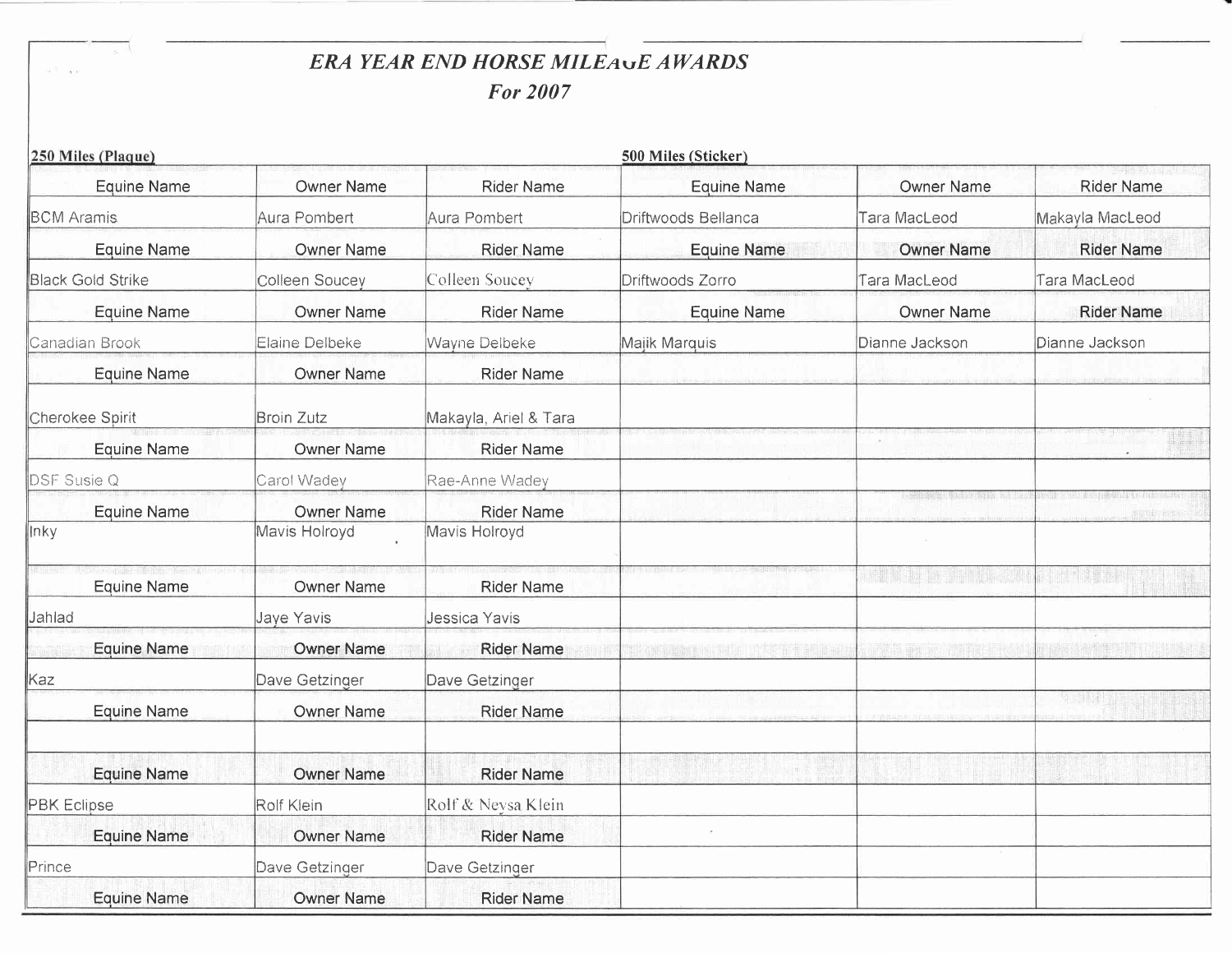| 250                       |                     |                                                     |  |  |
|---------------------------|---------------------|-----------------------------------------------------|--|--|
| Sakic                     | Christy Janzen      | Christy Janzen, Brenda<br>Shaughnessy, Lisa Sharkey |  |  |
| <b>Equine Name</b>        | <b>Owner Name</b>   | <b>Rider Name</b>                                   |  |  |
| Saulidarity (Soul)        | Holly Gale          | Holly Gale                                          |  |  |
| <b>Equine Name</b>        | <b>Owner Name</b>   | <b>Rider Name</b>                                   |  |  |
| Shahmeen Abd 'al Khallai  | Fanny Barrette      | Fanny Barrette                                      |  |  |
| Shariff                   | Brion Zutz          | <b>Brion Zutz</b>                                   |  |  |
| Starburst Showcase (Star) | Sonja Stiener-Leroy | Nicole Ogle                                         |  |  |
|                           |                     |                                                     |  |  |

 $\mathcal{S}_{\mathcal{X}}$ 

#### 750 Miles (Sticker)

| <b>Equine Name</b>           | <b>Owner Name</b> | <b>Contracts of the contracts of the Contracts of the Contracts of the Contracts of the Contracts of the Contracts</b><br>Rider Name |
|------------------------------|-------------------|--------------------------------------------------------------------------------------------------------------------------------------|
| MR Ladybird (Bug)            | Carol Wadey       | Carol Wadey                                                                                                                          |
| <b>Equine Name</b>           | <b>Owner Name</b> | <b>Rider Name</b>                                                                                                                    |
|                              |                   | Robert Solomon, Brenda<br>Shaughnessy $\&$                                                                                           |
| SLSF Halite's Comet (Hailey) | Christy Janzen    | Nicole Hayday                                                                                                                        |

 $1750$ 

| Equine Name        | Owner Name           | <b>Rider Name</b>    |
|--------------------|----------------------|----------------------|
| $ Pe$ Jay          | lLarry Handziuk      | lLarry Handziuk.     |
| ∥SH Rock 'n' Roll- | Mary-Anne Dorchester | Mary-Anne Dorchester |

| $ 1250$ (Sticker) |                   |                 |  |  |  |
|-------------------|-------------------|-----------------|--|--|--|
| Equine Name       | <b>Owner Name</b> | Rider Name      |  |  |  |
| Bardo Grey Fonyx  | Crystal Fulcher   | Crystal Fulcher |  |  |  |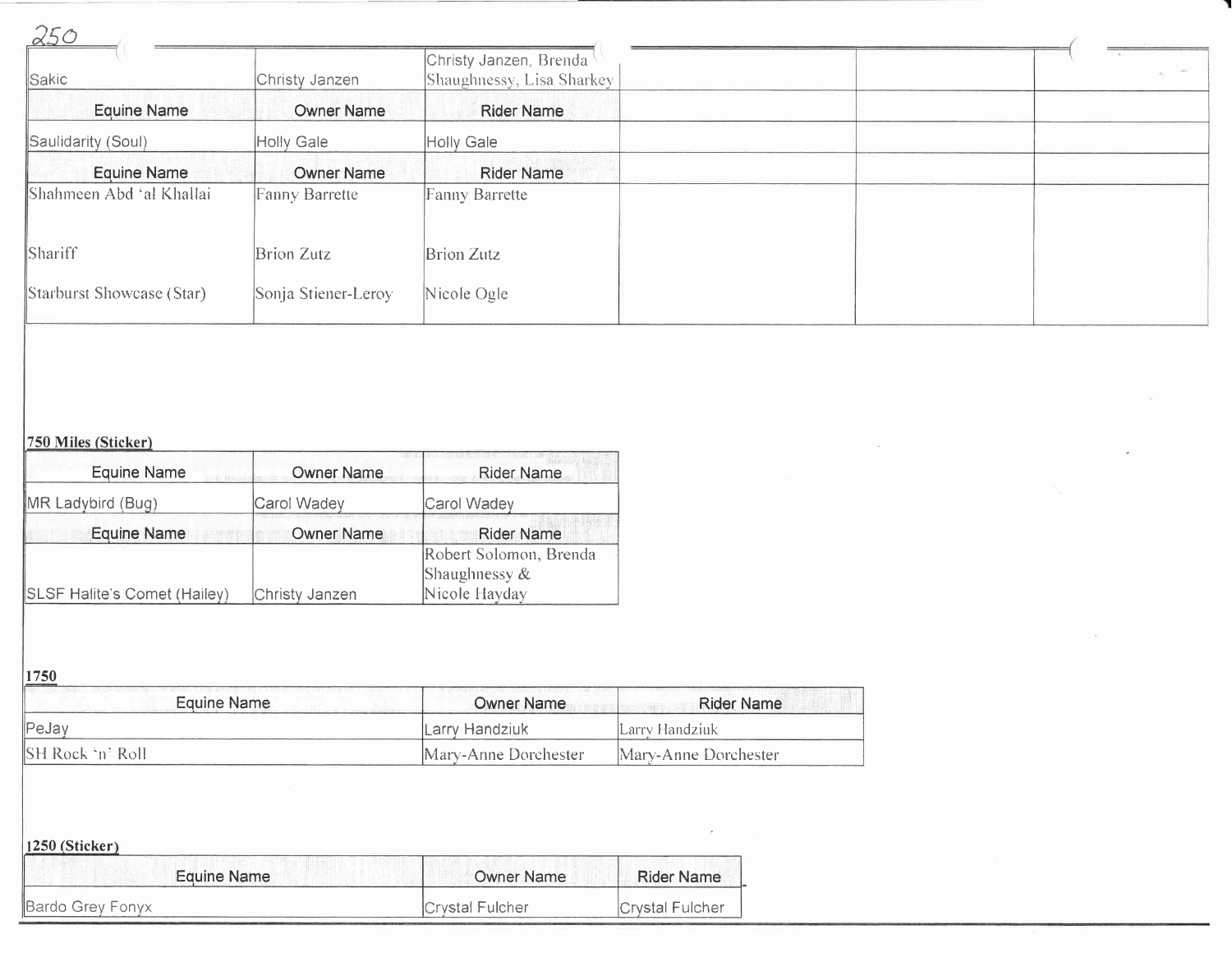| <b>Equine Name</b>       |             | <b>Owner Name</b> | <b>Rider Name</b> |
|--------------------------|-------------|-------------------|-------------------|
| Gypsy 5250<br>Gypsy 5500 | Carol Wadey |                   |                   |
|                          |             | Robyn Wadey       |                   |

#### **ERA RIDER MILEAGE AWARDS**

## 2007

#### 250 Miles

Fanny Barrette Aura Pombert Jessica Yavis Corbin Pankonin Denise Caron **Brenda Shaughnessy** Lisa Sharkey

500 Miles Robin Dorchester Carolyn Williams Maggie Huette Charnelle Fulcher Nancy Haughian

## 750 Miles

Colleen Soucey Makaya MacLeod

### $(Buckle)$ **1000 Miles** Dave Getzinger Brett Jenzen

Colleen Soucey Makaya MacLeod

| <b>1250 Miles</b><br><b>Brion Zutz</b><br>Neysa Klein<br>Crystal Fulcher | 1500 Miles<br>Brenda Kossowan<br>Ariel MacLeod<br>April Key | <b>1750 Miles</b><br>Mary-Anne Dorchester | (Buckle)<br>2000 Miles<br>$\mathcal{F}_\mathrm{c}$ |
|--------------------------------------------------------------------------|-------------------------------------------------------------|-------------------------------------------|----------------------------------------------------|
| 2250 Miles<br>Tara MacLeod                                               | 2500 Miles                                                  | <b>2750 Miles</b>                         | (Buckle)<br><b>3000 Miles</b><br><b>Eve Comrey</b> |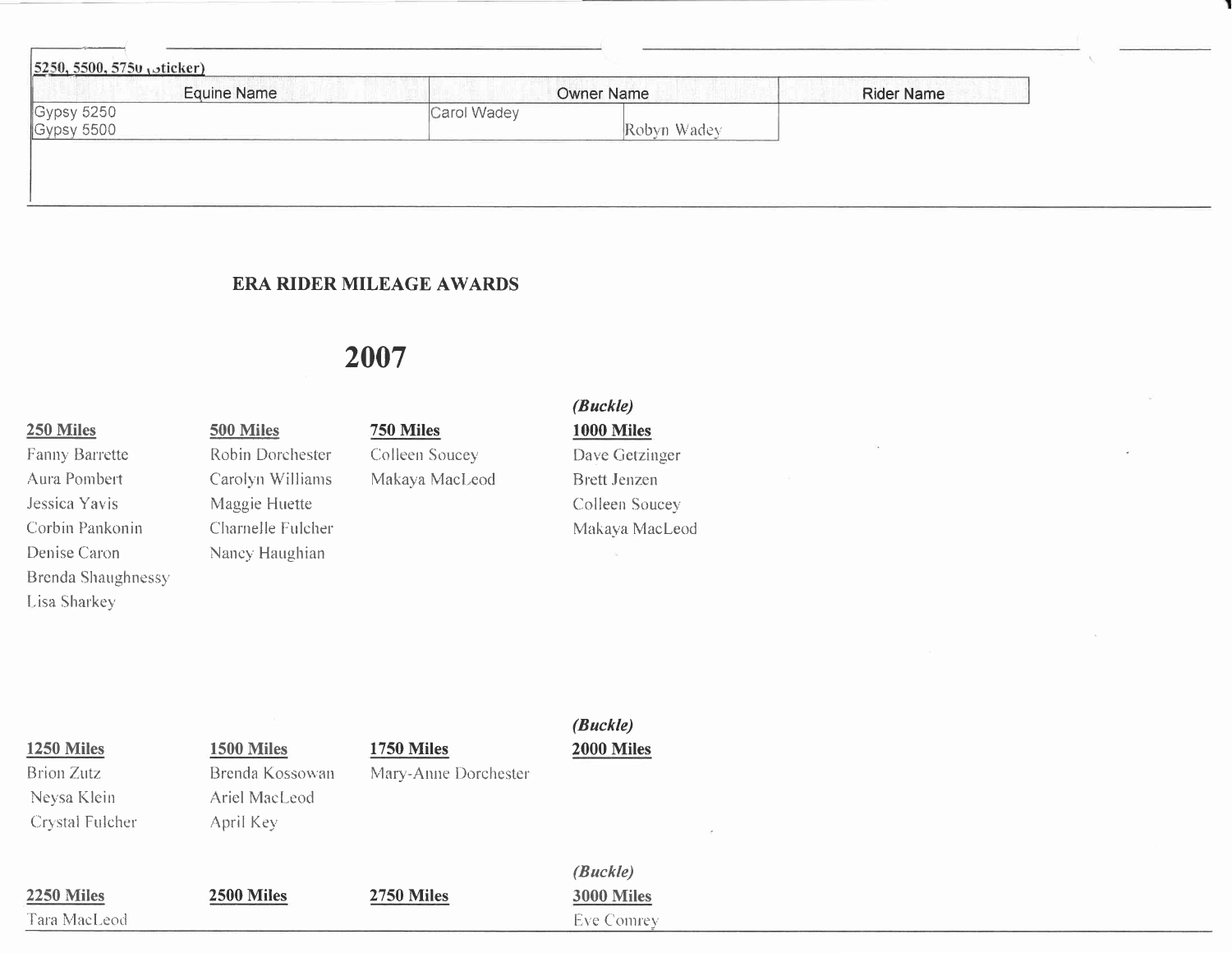|                   |                              |                   | (Buckle)       |
|-------------------|------------------------------|-------------------|----------------|
| <b>3250 Miles</b> | <b>3500 Miles</b>            | <b>3750 Miles</b> | 4000 Miles     |
|                   |                              |                   | Robert Solomon |
|                   |                              |                   |                |
|                   |                              |                   |                |
|                   |                              |                   | (Buckle)       |
| <b>4250 Miles</b> | 4500 Miles                   | <b>4750 Miles</b> | 5000 Miles     |
|                   |                              |                   | Robyn Wadey    |
|                   |                              |                   |                |
|                   |                              |                   |                |
|                   |                              |                   |                |
|                   |                              |                   | (Buckle)       |
| <b>5250 Miles</b> | <b>5500 Miles</b>            | <b>5750 Miles</b> | 6000 Miles     |
|                   | Wayne Delbeke                |                   | Rae-Anne Wadey |
|                   |                              |                   |                |
|                   | $\qquad \qquad \blacksquare$ |                   |                |
|                   |                              |                   |                |
|                   |                              |                   | (Buckle)       |
| <b>6250 Miles</b> | 6500 Miles                   | <b>6750 Miles</b> | 7000 Miles     |
|                   | ÷                            |                   |                |
|                   |                              |                   |                |
|                   |                              |                   |                |
|                   |                              |                   |                |
|                   |                              |                   | (Buckle)       |
| <b>7250 Miles</b> | <b>7500 Miles</b>            | <b>7750 Miles</b> | 8000 Miles     |
|                   |                              |                   |                |
|                   |                              |                   |                |
|                   |                              |                   |                |
|                   | ۰                            |                   |                |
|                   |                              |                   | (Buckle)       |
| <b>8250 Miles</b> | <b>8500 Miles</b>            | <b>8750 Miles</b> | 9000 Miles     |
|                   |                              |                   |                |

 $($ 

 $\hat{\epsilon}$ 

 $\alpha_{\rm{max}}=0.01$  . The  $\alpha_{\rm{max}}=0.01$